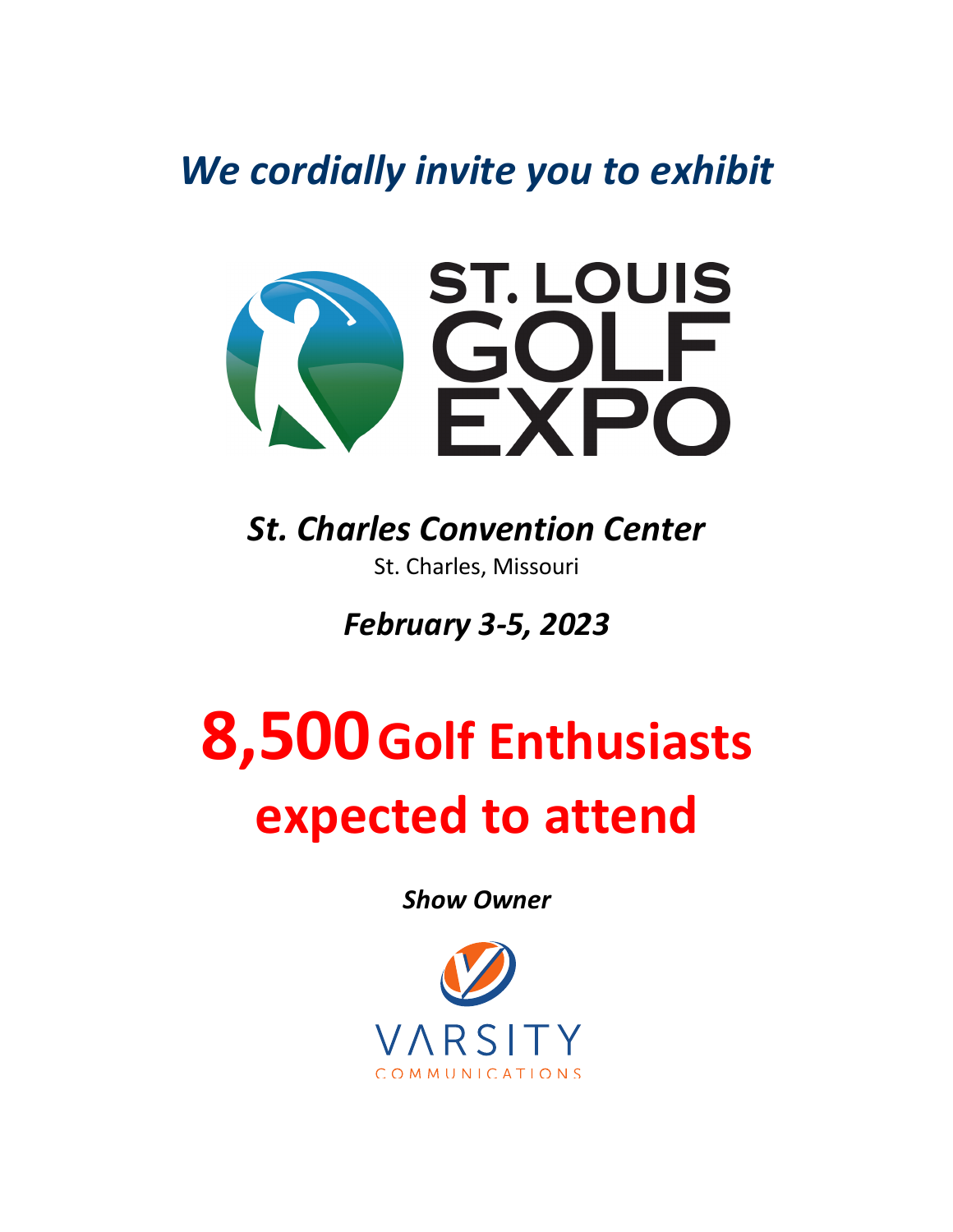## **To secure exhibit space, fax completed agreement to 888-273-1763.**



The undersigned company does hereby make application to participate as an exhibitor at the *St. Louis Golf Expo* being held at the St. Charles Convention Center, St. Charles, MO, on February 3-5, 2023. The *St. Louis Golf Expo* is owned and produced by Varsity Communications Inc. This will be a binding contract when accepted by the *St. Louis Golf Expo*. Invoices for the 2023 show will be mailed upon acceptance of agreement.

Please complete this form and return to Varsity Communications Inc., 2128 Sahalee Drive East, Sammamish, WA 98074: Attention: Finance Department, **make check payable to Varsity Communications Inc**.

**RATES: (PLEASE CHECK APPROPRIATE BOOTH SIZE AND ADDITIONAL OPTIONS) TAKE ADVANTAGE OF OUR EARLY BIRD RATE!**

| 10' x 10' booth, \$1275, if received by 10-1-22, \$1375 if received between 10-2-22 and 11-15-22, \$1475 after 11-16-22.                                                                                                                 |
|------------------------------------------------------------------------------------------------------------------------------------------------------------------------------------------------------------------------------------------|
| 10' x 10' booth, (*Special discounted rate of \$1175 each year for a two-year commitment to the St. Louis Golf Expo in 2023 and 2024 if<br>received by 10-1-22. \$1275 if received between 10-2-22 and 11-15-22, \$1375 after 11-16-22). |
| 10' x 20' booth, \$2265, if received by 10-1-22, \$2395 if received between 10-2-22 and 11-15-22, \$2525 after 11-16-22.                                                                                                                 |
| 10' x 20' booth, (*Special discounted rate of \$2095 each year for a two-year commitment to the St. Louis Golf Expo in 2023 and 2024 if<br>received by 10-1-22. \$2205 if received between 10-2-22 and 11-15-22. \$2375 after 11-16-22). |
| <b>CALL FOR BULK SPACE RATES FOR SIZES 10' X 30' OR LARGER. FILL OUT RATES BELOW.</b>                                                                                                                                                    |
|                                                                                                                                                                                                                                          |
| Corner booth requests are an additional \$175.00.                                                                                                                                                                                        |
| Selling from your booth or display area? Yes _______ No ______ (The Show retains rights to approve all retail activity).                                                                                                                 |
| EBLAST/SOCIAL MEDIA PROMOTION includes one dedicated E-Blast to 12,400 attendees and two Facebook promotions (3,680+<br>likes). \$600 FEE. GOLF-RELATED BUSINESSES ONLY, LIMITED QUANITY AVAILABLE. MUST BE APPROVED.                    |
| COMPANY NAME:                                                                                                                                                                                                                            |
|                                                                                                                                                                                                                                          |
| <b>CONTACT ADDRESS:</b>                                                                                                                                                                                                                  |
| $STATE:$ $ZIP:$ $ZIP:$<br>CITY:                                                                                                                                                                                                          |
|                                                                                                                                                                                                                                          |
|                                                                                                                                                                                                                                          |
|                                                                                                                                                                                                                                          |
| BOOTH SIGN TO READ:                                                                                                                                                                                                                      |